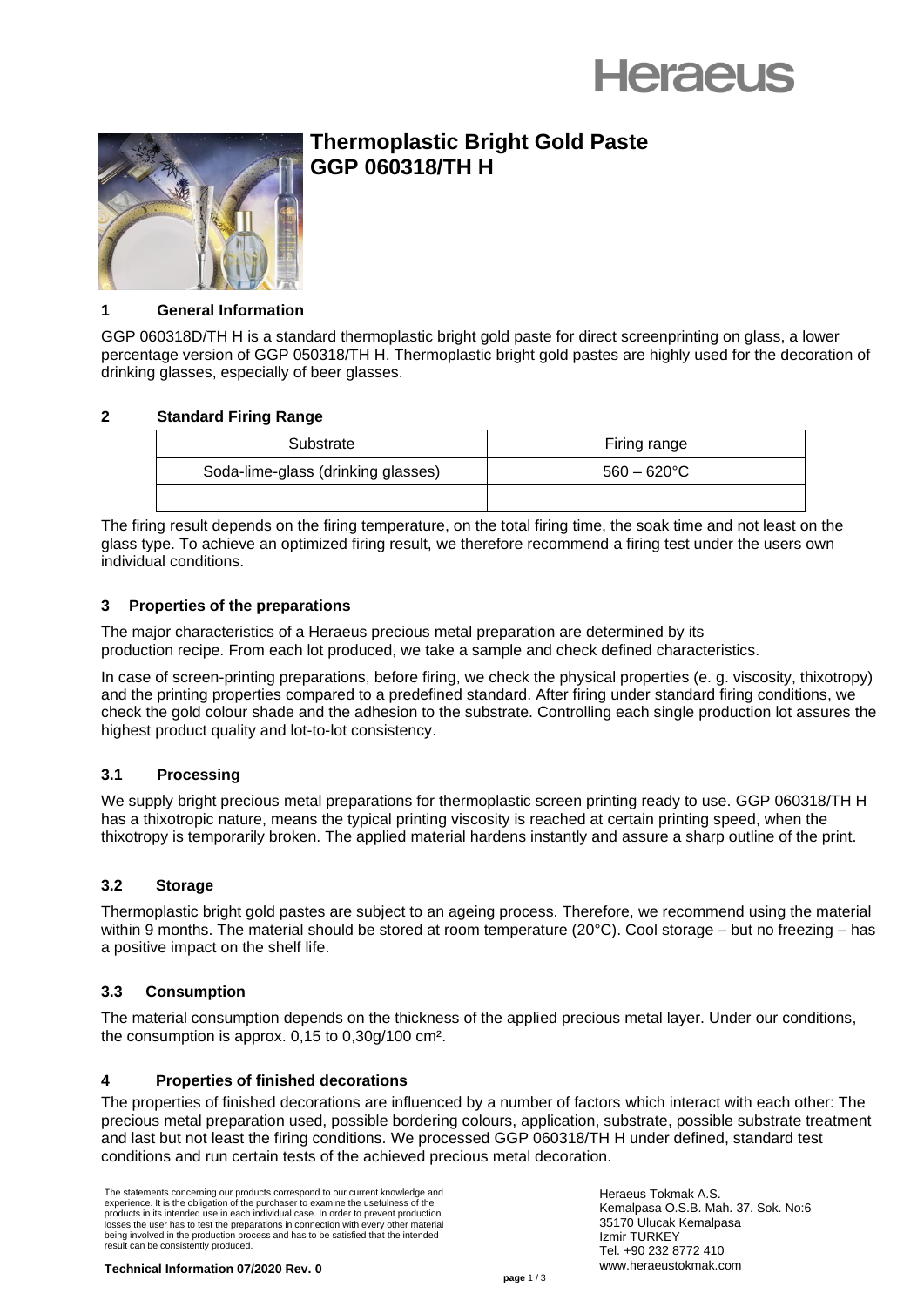

# **4.1 Dishwasher durability**

All details as to whether decorations are dishwasher durable are to be regarded as approximate values, as test results vary widely according to the type of dishwasher, washing programme, washing-up detergent, water quality and firing conditions. Heraeus tests the dishwasher durability of glass decorations under defined test conditions in a Winterhalter Gastronom GS 29 with an automatic proportion of the detergent and the clear rinse.

Precious metal decorations on glass usually do not achieve the resistance of a similar decoration on ceramics. If a decor withstands 200 wash cycles under our conditions essentially without damage, we designate it as dishwasher durable.

Test decorations prepared with GGP 060318/TH H had been dishwasher durable.

# **4.2 Abrasion resistance**

In tests decorations created with GGP 060318/TH H showed a good abrasion resistance.

# **4.3 Oxydation resistance**

As a yellowish gold GGP 060318/TH H contains a certain amount of silver. Under unfavourable conditions silver containing precious metal decorations can tarnish in the course of time. Especially the contact to cardboard boxes, high humidity and high temperature support the reaction of silver to silver sulphide.

#### **4.4 Precious metal colour shade at the reverse side**

Precious metal decorations on glass often show a reddish discoloration on the reverse side. The tendency to this kind of red discoloration is strongly related to the chemical formulation of the glass, but also influenced by the precious metal product used and the kiln atmosphere during firing.

Under our test conditions GGP 060318/TH H showed no reddish discoloration on the reverse side.

#### **5 Application recommendations**

#### **5.1 Preparation of the substrate to be decorated**

- Make sure that the surface of the object to be decorated is clean and dry. Dust, fingerprints and water condensation can affect the decoration while firing.
- Take care that the objects to be decorated are not taken from a cold store into a warm shop. A fine condensation film may occur, which is not visible to the naked eye. This results in firing disturbance (pinholes) in the fired precious metal decoration. Allow enough time so that they can adjust to the decoration room temperature.

#### **5.2** Application of the paste

- Work in a well-ventilated room. Good printing conditions occur at a room temperature of 20 to 25°C.
- For printing GGP 060318/TH H 400 to 500 mesh stainless steel screens are recommended to be used.
- For a good printing result, it is important to have a well sharpened squeegee (hardness: 60-75° shore).
- To print thermoplastic bright gold paste the screen needs to be heated to a temperature of 65 to 75°C.
- Mostly the material chunks are pre-melted. The pre-melting temperature should not be higher than the recommended screen temperature.

#### **5.3 Firing**

- During the first heating phase the organic components of the preparation burn off. This process is completed at approx. 400°C. The gold film is formed. A constant, slow temperature increase, enough oxygen and sufficient ventilation are decisive for the quality of the fired precious metal decoration.
- The firing profile considerably influences the mechanical and chemical properties of the fired decoration.

The statements concerning our products correspond to our current knowledge and experience. It is the obligation of the purchaser to examine the usefulness of the products in its intended use in each individual case. In order to prevent production losses the user has to test the preparations in connection with every other material being involved in the production process and has to be satisfied that the intended result can be consistently produced.